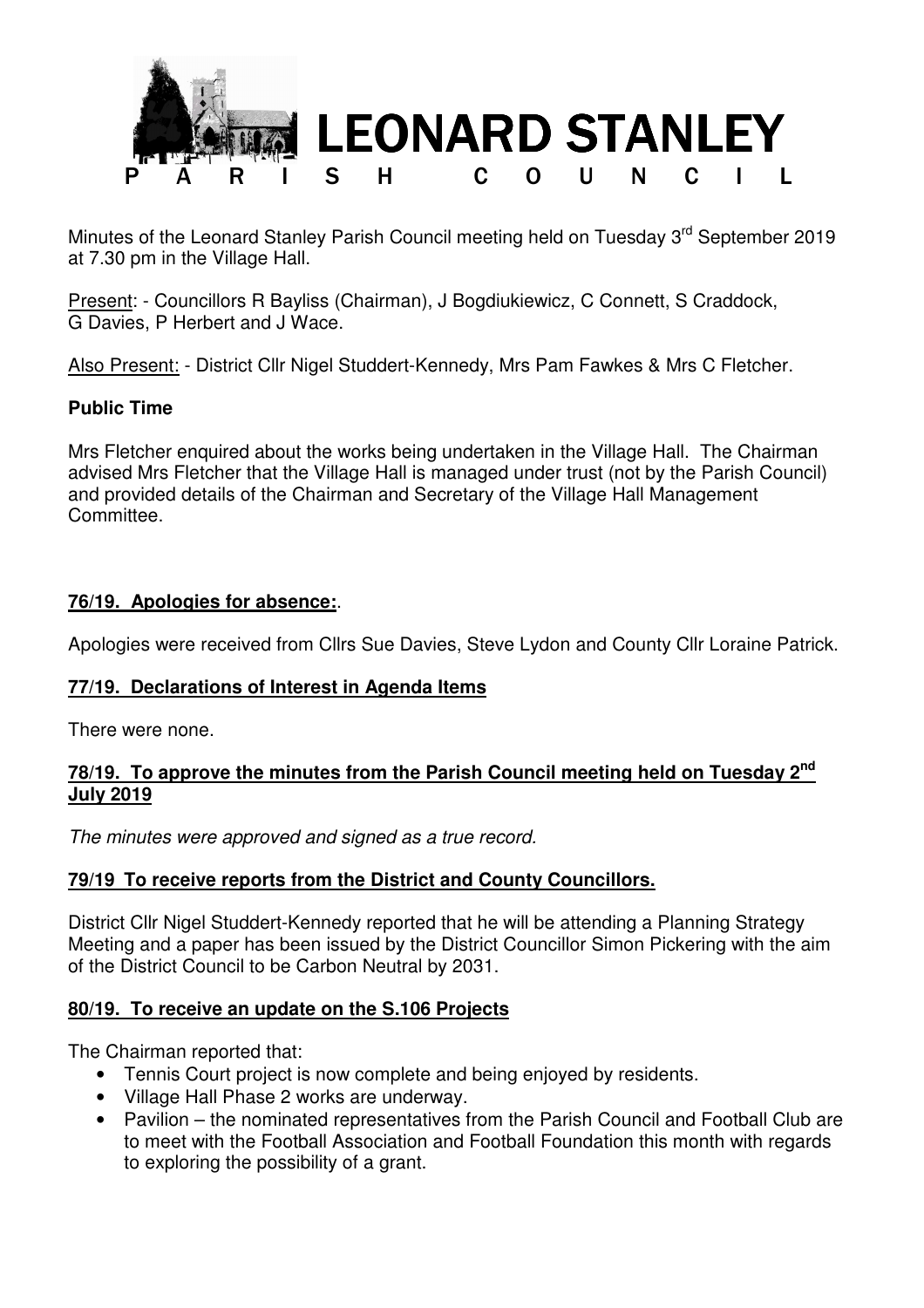### **81/19. To receive the following updates:**

**i.** War Memorial Triangle project. Cllr John Wace circulated the design and costs to the Members prior to the meeting.

The Members debated the number of benches required but felt the design was good and met the objective to protect the War Memorial triangle. Cllrs Rob Bayliss and John Wace will meet to finalise the design. **RB/JW** 

The Members approved the project for improvements to the War Memorial Triangle.

The Clerk reported that County Cllr Loraine Patrick is supportive of the project so will support an application from the Growing Your Community Fund. **CLERK**

**ii. Phone Box at Seven Waters.** The box has now been fitted out with shelves and books have already been donated. The box will be managed by volunteers. It will be advertised on the website, newsletter and social media. **CLERK**

### **iii. Play Rangers event, held on the Playing Fields.**

The Chairman reported that the Play Rangers held their second event on the Playing Fields, at the beginning of the summer holidays and was again a huge success.

**iv. New bins at Beards Mill and the Playing Fields.** The new dog waste bin has been fitted at Beards Mill and several second hand bins will be installed on the Playing Fields shortly.

# **82/19. To decide where the painting by Dr Fisher could be displayed**

The Members agreed to ask whether the Church would like the painting. **JB**

### **83/19. To consider what action should be taken regarding the artefacts removed from the Village Hall.**

The Members agreed to donate all the artefacts associated with the Twinning of Dozule to the Twinning Association. **RB**

The Members would like the Village Hall Management Committee to consider continuing displaying the Village Champion plaque. **JB** 

### **84/19. Financial Issues**

**i) To authorise payments in accordance with the RFO Report**  Summary of expenditure for August and September 2019:-

| <b>Cammany or exponsitions ion magaot and coptombol Long</b> |                       |
|--------------------------------------------------------------|-----------------------|
| <b>Description</b>                                           | <b>Total Paid Out</b> |
| Administration                                               | £1214.72              |
| <b>Playing Fields</b>                                        | £ 557.60              |
| Village Maintenance                                          | £ 404.00              |
| <b>Total Payments</b>                                        | £2176.32              |

The Council has the power to spend under the 'General Power of Competence.' The Council approved the accounts for payment*.*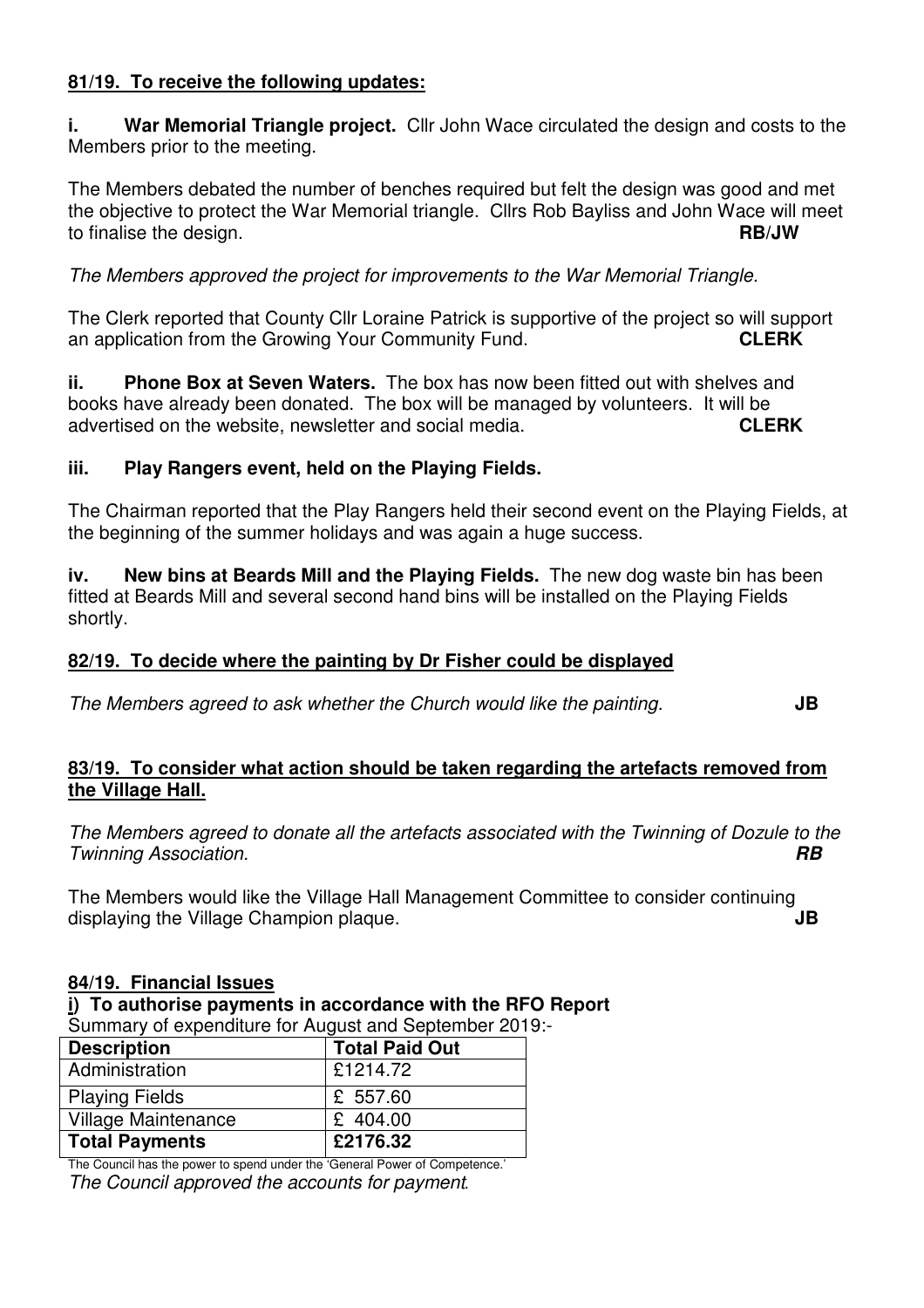# **ii) To receive a report from the Internal Checker.**

Cllr Sue Davies carried out an Internal Audit trail on cheque numbers 002922 £53.70 HMRC, 002933 £1,464.17 Zurich Municipal and 002946 £17,966.71 Grimshaw Kinnear Ltd and the latest bank reconciliation.

The Clerk reported that the External Audit report has been received for Financial Year ending 31<sup>st</sup> March 2019 with no recommendations. The Notice of Conclusion for the audit has now been posted on the website and noticeboard.

### **85/19. Planning**

### **i) To consider plans received**

S.19/1229/HHOLD 1 FAIRVIEW, Marsh Lane Two storey extension.

The Council agreed to support this application.

S.19/1597/HHOLD 62 LYNDON MORGAN WAY Two storey rear extension (revised application following permission S.19/0769/HHOLD).

The Council agreed to support this application.

S.19/1607/HHOLD 74 MANKLEY ROAD. Repair of air type PRC house. Change of external material- concrete panels to brickwork.

The Council agreed to support this application.

# **ii) To receive a progress report from the Clerk on applications already responded to:-**

S.19/1178/HHOLD CLUTTERBUCK HOUSE, Bath Road Installation of pre-fabricated timber summerhouse. **Permitted.** 

 $S.19/1169/FU$  LAND ADJOINING 14 AND 15 BRIMLEY Demolition of 2no. existing garage blocks and proposed new single storey dwelling with associated parking and landscaping. **Pending.** 

# **86/19. To receive reports from representatives on Other Bodies.**

- Cycling Forum Cllr John Wace reported that he would be attending their next meeting tomorrow.
- Village Hall Management Meeting Cllr Phil Herbert reported his attendance and reported that concern was raised with regards parking when events clash with the Football Club playing / training.

•

### **87/19. Correspondence** –

There was none.